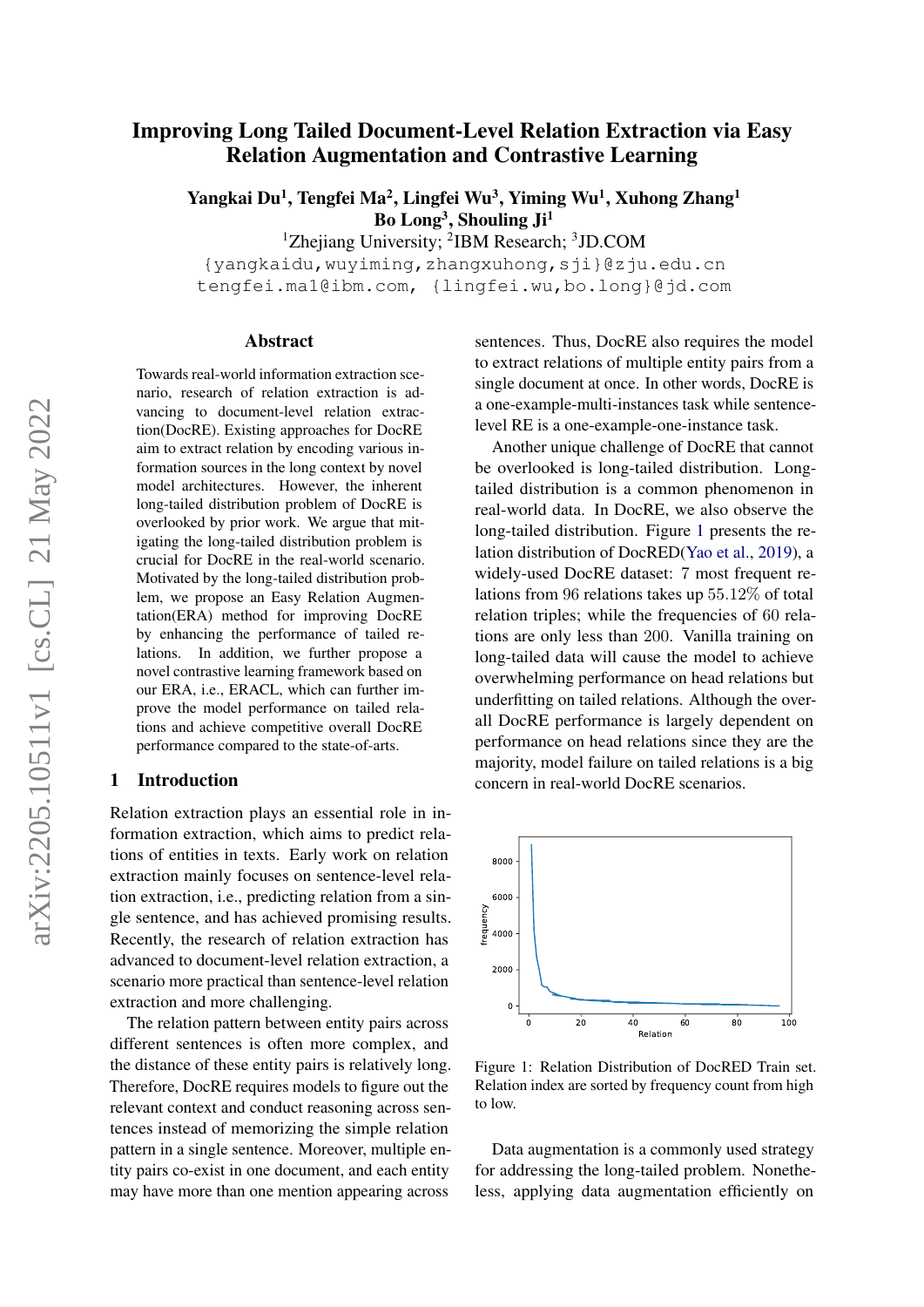DocRE is non-trivial. Ordinary data augmentation operation on the document, including text randomdropping or replacing[\(Wei and Zou,](#page-9-0) [2019\)](#page-9-0) would require the DocRE model for extra encoding process of the entire document, which is computation in-efficient on DocRE since the document may contain numerous sentences. Besides, DocRE is a oneexample-multi-instances task, so tailed relations and head relations presumably co-exist in one document. As a result, the head relations would also be augmented if we augment the tailed relations by aforementioned trivial augmentation methods on text, which is unexpected and may lead to overfitting on head relations.

In this paper, we propose a novel data augmentation mechanism for DocRE, named ERA, for improving the document-level relation extraction by mitigating the long-tailed problem. The proposed ERA method applies augmentation on relation representations rather than texts, so it can augment tail relations without another encoding operation of the long document, which is computation-efficient and also effective for improving performance on tailed relations.

In addition, we propose a contrastive learning framework based on our ERA method, i.e., ER-ACL, for pre-training on the distantly-supervised data. The proposed ERACL framework can further enhance the model performance on tailed relations and achieve comparable overall DocRE performance compared to the state-of-art methods on DocRED.

### 2 Background and Related Works

#### 2.1 Problem Formulation

Given a document  $\mathcal{D} = \{w_1, w_2, ..., w_l\}$  with l words, a set of *n* entities  $\mathcal{E} = \{e_i\}_{i=1}^n$  are identified by human annotation or external tools. For each entity  $e_i$ , m mentions of  $e_i$  denoted as  $\{m_{ij}\}_{j=1}^m$ are also annotated by providing the start position and end position in  $D$ . In addition, the relation scheme  $R$  is also defined.

The objective of DocRE is to extract the relation triple set  $\{(e_h, r, e_t)|e_h \in \mathcal{E}, r \in \mathcal{R}, e_t \in$  $\{\mathcal{E}\}\subseteq \mathcal{E}\times\mathcal{R}\times\mathcal{E}$  from all possible relation triples, where each realtion triple  $(e_h, r, e_t)$  extracted by the model can be interpreted as relation  $r \in \mathcal{R}$ holds between head entity  $e_h \in \mathcal{E}$  and tail entity  $e_t \in \mathcal{E}$ . For future simplicity, we denote tail relations as  $\mathcal{R}^t \subset \mathcal{R}$  and head relations as  $\mathcal{R}^h \subset \mathcal{R}$ .

#### <span id="page-1-0"></span>2.2 Document-Level Relation Extraction

To address the prior challenges in DocRE, one main branch of DocRE works use Graph-based Methods[\(Sahu et al.,](#page-9-1) [2019;](#page-9-1) [Christopoulou et al.,](#page-8-0) [2019;](#page-8-0) [Wang et al.,](#page-9-2) [2020;](#page-9-2) [Zeng et al.,](#page-10-1) [2020;](#page-10-1) [Nan et al.,](#page-9-3) [2020;](#page-9-3) [Li et al.,](#page-9-4) [2020;](#page-9-4) [Xu et al.,](#page-10-2) [2021b\)](#page-10-2). The general idea of graph-based methods is to conduct multi-hop reasoning across entities, mentions and sentences in a document by graph neural networks. First a document is converted to a document graph by human designed heuristics, attention mechanism or dependency parser. Then the document graph is encoded by graph neural networks[\(Kipf and](#page-9-5) [Welling,](#page-9-5) [2017;](#page-9-5) [Chang et al.,](#page-8-1) [2018;](#page-8-1) [Wu et al.,](#page-9-6) [2021\)](#page-9-6) to conduct multi-hop reasoning across graph nodes and edges. Another branch of DocRE methods adopt Transformer-based Methods[\(Wang et al.,](#page-9-7) [2019;](#page-9-7) [Ye et al.,](#page-10-3) [2020;](#page-10-3) [Xu et al.,](#page-9-8) [2021a;](#page-9-8) [Zhou et al.,](#page-10-4) [2021;](#page-10-4) [Zhang et al.,](#page-10-5) [2021\)](#page-10-5). Transformer-based methods rely on the strong long-context representation capability of pre-trained transformers[\(Devlin et al.,](#page-8-2) [2019;](#page-8-2) [Liu et al.,](#page-9-9) [2019\)](#page-9-9). In addition, self-attention mechanism in transformer architecture can implicitly model the dependency between entities, mentions and contexts, which can be utilized for relation reasoning[\(Zhou et al.,](#page-10-4) [2021\)](#page-10-4).

Different from previous works, in this paper we focus more on addressing the challenges of longtailed distribution in DocRE.

#### 2.3 Contrastive Learning

Contrastive learning is proved to be a promising self-supervised pre-training task for image recognition[\(Chen et al.,](#page-8-3) [2020;](#page-8-3) [He et al.,](#page-9-10) [2020\)](#page-9-10). The principle of contrastive learning is to increase the representation similarity of anchor example  $x$  and positive examples  $x^+$  while decreasing the representation similarity of anchor example  $x$  and negative examples  $x^-$  by INFONCE loss[\(van den Oord](#page-9-11) [et al.,](#page-9-11) [2018\)](#page-9-11).

Under the self-supervised setting, positive samples  $x^{+}$  are constructed by data augmentation operation, including image cropping, resizing on anchor samples. The motivation of creating  $x^+$ via data augmentation is that augmented samples are still similar or even the same in semantic space, then it can provide training signals for selfsupervised pre-training. Therefore, models pretrained by self-supervised contrastive learning can learn task-agnostic and robust representation for down-streaming tasks, which also can capture the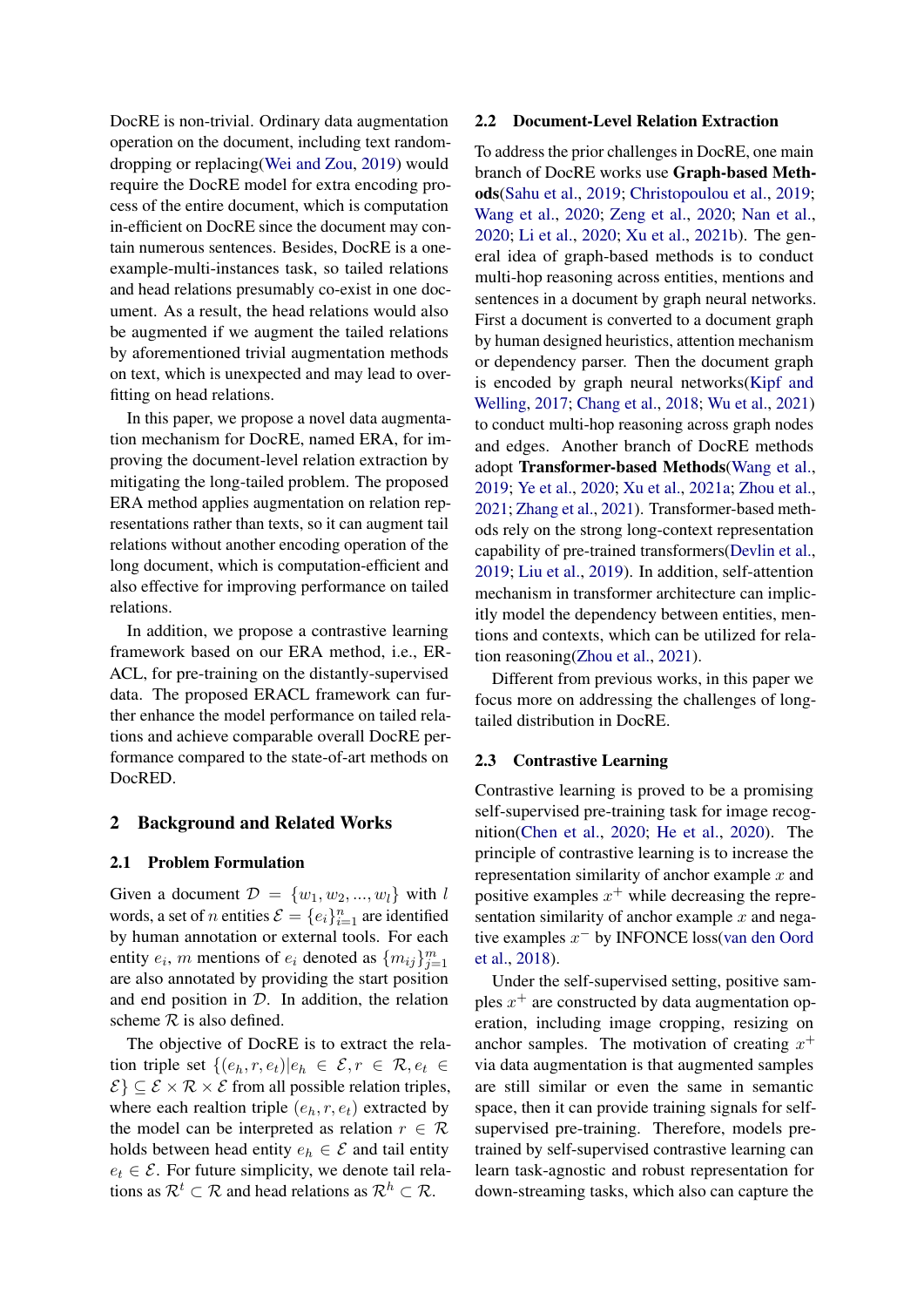semantic information of input samples.

The general contrastive learning framework has been applied in language tasks and achieved competitive performance. [Fang et al.](#page-8-4) [\(2020\)](#page-8-4) adapted the contrastive learning framework for self-supervised pre-training on transformers and achieved superior performance compared to BERT[\(Devlin et al.,](#page-8-2) [2019\)](#page-8-2). [Gunel et al.](#page-9-12) [\(2021\)](#page-9-12) proposed to use supervised contrastive learning for more robust finetuning on pre-trained transformers. In relation extraction, [Peng et al.](#page-9-13) [\(2020\)](#page-9-13) and [Qin et al.](#page-9-14) [\(2021\)](#page-9-14) adopted contrastive learning as one pre-training task to improve the relation understanding capability of BERT. It has been demonstrated that proper adaptation of contrastive learning framework can encourage the model to learn more robust taskagnostic or task-related representations, especially when the training data is limited. The problem of long-tail relation distribution is essentially lack of training samples of certain relation types. Considering this, we proposed a new contrastive learning framework based on a new data augmentation method in DocRE, called Easy Relation Augmentation(ERA), which can learn more robust relation representations for DocRE, especially for the tailed relations.

### 3 Easy Relation Augmentation

### 3.1 Overview

We summarize the main components of ERA framework as follow: ERA takes a document  $D$  as input, then the Document Encoding and Relation Encoding modules will encode each entity pair  $(e_h, e_t) \in \mathcal{E} \times \mathcal{E}$  from two aspects: contextualized entity representation and pooled context representation via self-attention mechanism of Pretrained Transformers[\(Zhou et al.,](#page-10-4) [2021\)](#page-10-4). Afterwards, we proposed a novel Easy Relation Augmentation(ERA) mechanism to enhance the entity pair representation by applying a random mask on pooled context representation. The proposed ERA mechanism can augment the tail relations  $r \in \mathcal{R}^t$ without another Relation Encoding and Document Encoding, which is computation-efficient and also effective. Finally, we train the relation prediction module on the augmented relation representations.

### 3.2 Document Encoding

In light of the promising capability of Pre-trained Transformers[\(Devlin et al.,](#page-8-2) [2019;](#page-8-2) [Liu et al.,](#page-9-9) [2019\)](#page-9-9) for modeling the long-range text dependency, We resort to pre-trained transformers for document encoding. We add a special entity marker "\*"[\(Zhang](#page-10-6) [et al.,](#page-10-6) [2017\)](#page-10-6) at the start and end position of each mention  $m_{ij}$ , and "\*" can be replaced with other special tokens. Entity markers can spotlight the mention words and also provide entity positional information for Pre-trained Transformers, which proves to be effective in DocRE[\(Zhou et al.,](#page-10-4) [2021\)](#page-10-4). Feeding the document  $D$  to the pre-trained transformers, we can get the contextualized representation H of all words and vanilla multi-head selfattention A from the last block of Pre-trained Transformers(Ptr).

$$
\mathbf{H}, \mathbf{A} = \mathbf{Ptr}(\mathcal{D} = \{w_1, w_2, ..., w_l\}) \tag{1}
$$

Where  $\mathbf{H} \in \mathbb{R}^{l \times d}$ ,  $\mathbf{A} \in \mathbb{R}^{l \times l \times h}$ . *d* is the model dimension of the Pre-trained Transformers and h is the number of self-attention heads of Pre-trained transformers.

### 3.3 Relation Encoding

Given the contextualized representation H and selfattention  $A$  of the document  $D$ , the goal of Relation Encoding module is to encode each entity pair  $(e_h, e_t) \in \mathcal{E} \times \mathcal{E}$  by aggregating the contextualized entity representation and pooled context representation, which are crucial for relation understanding and reasoning across the long document.

Contextualized entity representation can provide the contextualized entity naming and entity typing information for relation inference. For entity  $e_h \in \mathcal{E}$ , we obtain the contextualized mention representation by collecting the Pre-trained transformer last layer output of "\*" marker at the start of mention  $m_{ij}$ , denoted as  $m_{hj}$ . Subsequently, we can get the final contextualized entity representation  $e_h$  by logsumexp pooling [\(Jia et al.,](#page-9-15) [2019\)](#page-9-15), which can achieve better results compared to max pooling and average pooling on DocRE[\(Zhou et al.,](#page-10-4) [2021\)](#page-10-4).

$$
\mathbf{e}_{\mathbf{h}} = \log \sum_{j=1}^{m} \exp(\mathbf{m}_{\mathbf{h}j})
$$
 (2)

As mentioned in Section [2.2,](#page-1-0) DocRE requires the model to capture the dependencies among entities, mentions, and context words, and also filter out the unnecessary context information from the long document. We named the aforementioned information as pooled context information. The self-attention matrix  $\mathbf{A} \in \mathbb{R}^{l \times l \times h}$  obtained from Pre-trained transformers have already implicitly modeled the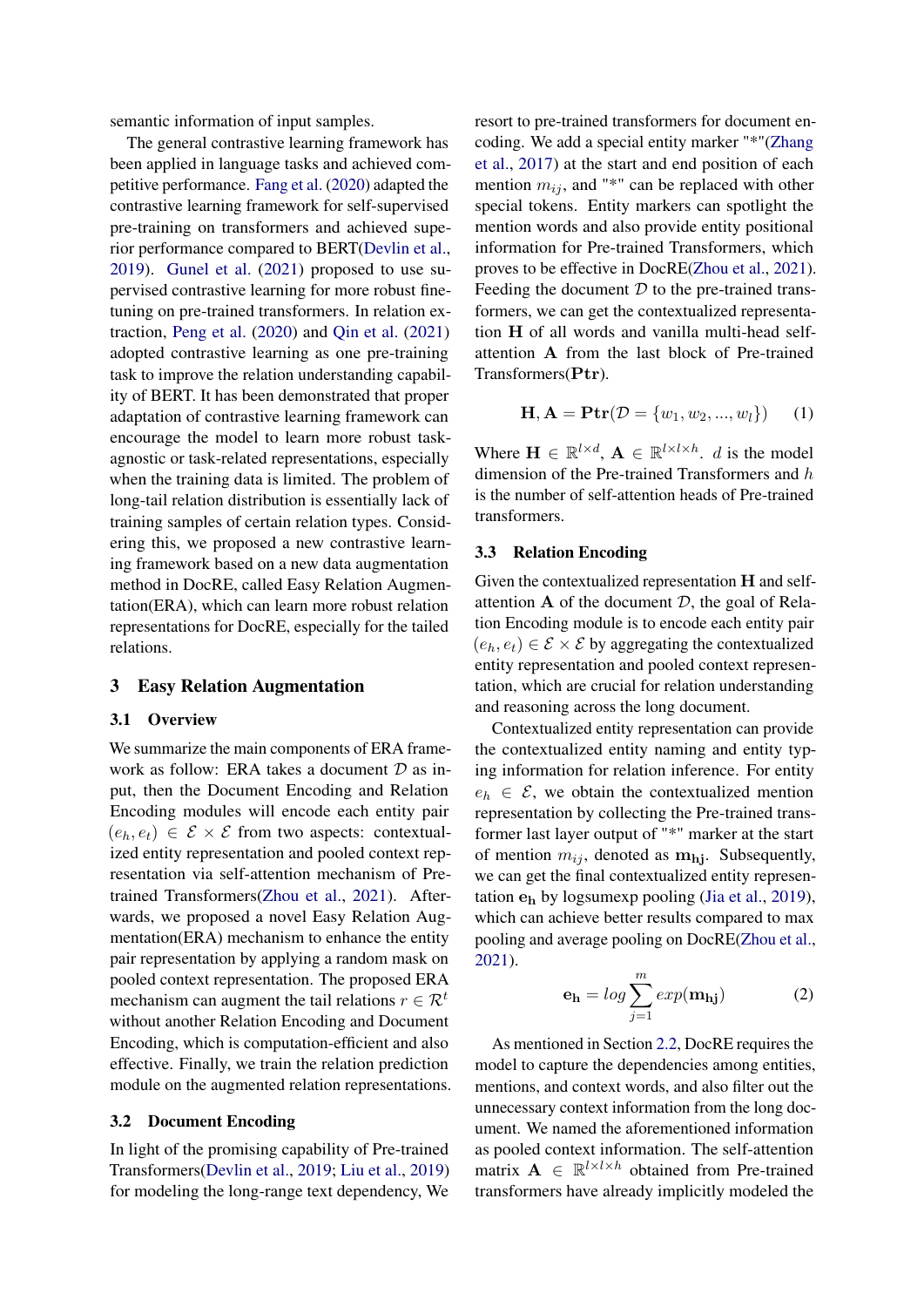dependency among entities, mentions, and context words, which can be utilized for getting meaningful pooled context representation[\(Zhou et al.,](#page-10-4) [2021\)](#page-10-4). We follow [Zhou et al.](#page-10-4) [\(2021\)](#page-10-4) to obtain the pooled context information by utilizing the self-attention matrix A.

Given a entity pair  $(e_h, e_t) \in \mathcal{E} \times \mathcal{E}$ , one can get the pooled context representation  $c_{h,t}$  by Equation [3](#page-3-0) and [4.](#page-3-1)

<span id="page-3-0"></span>
$$
\mathbf{c}_{\mathbf{h},\mathbf{t}} = \mathbf{H}^{\mathbf{T}} \cdot \frac{\mathbf{A}_{\mathbf{h},\mathbf{t}}}{\mathbf{1}^{\mathbf{T}} \cdot \mathbf{A}_{\mathbf{h},\mathbf{t}}} \tag{3}
$$

$$
\mathbf{A}_{\mathbf{h},\mathbf{t}} = \mathbf{A}_{\mathbf{h}} * \mathbf{A}_{\mathbf{t}} \tag{4}
$$

<span id="page-3-1"></span>Where  $A_h \in \mathbb{R}^{l \times 1}, A_t \in \mathbb{R}^{l \times 1}$  and  $1 \in \mathbb{R}^{l \times l}$ .  $A_h$ is the attention score of entity  $e_h$  to all words in D, which is obtained by averaging the attention score of all entity mentions  $m_{hj}$ , denoted as  $A_{mhi}$ . Similar to contextualized mention representation  $m_{hi}$ , we obtain the mention attention score  $A_{m_{hi}}$ by indexing the vanila self-attention matrix A with position of starting "\*" marker. In addition, note that the vanila self-attention matrix is first averaged over all attention heads before performing the indexing.  $A_t$  is also calculated following the same procedure.

In the end, for the entity pair  $(e_h, e_t)$ , we can form a triple represention  $\mathcal{T}_{h,t} = (e_h, c_{h,t}, e_t)$ .  $\mathcal{T}_{h,t}$  contains all the information for relation prediction and form the basis for our Easy Relation Augmentation and Contrastive Leaning framework.

#### <span id="page-3-6"></span>3.4 Relation Representation Augmentation

To address the long-tailed problem residing in the DocRE, we propose a novel Easy Relation Augmentation(ERA) mechanism to increase the frequency of tailed relations and enhance the entity pair representation.

Denote the set of triple representation of all entity pairs as  $\mathcal{T}_{orig} = \{(\mathbf{e_h}, \mathbf{c_{h,t}}, \mathbf{e_t}) | e_h \in \mathcal{E}, e_t \in$  $\mathcal{E}$ . In addition, we can manually select the set of relations need to be augmented, i.e.,  $\mathcal{R}^{aug} \subseteq \mathcal{R}$ .

Given a entity pair  $(e_h, e_t)$  whose relation  $r \in$  $\mathcal{R}^{aug}$ , we first retrieve the original triple representation  $(e_h, c_{h,t}, e_t)$  from  $\mathcal{T}_{orig}$ . Recall that the pooled context representation  $c_{h,t}$  encodes the unique context information for relation inference, and a slight perturbation on the context should not affect the relation prediction. Established on this intuition, we add a small perturbation on  $c_{h,t}$ .

We first apply a random mask on  $A_{h,t}$  described in Equation [3](#page-3-0) by multiplying  $A_{h,t}$  with a randomly

generated mask vector  $\mathbf{p} \in \mathbb{R}^{l \times 1}$ . Each dimension of **p** is in  $\{0, 1\}$  and generated by a Bernoulli distribution with parameter *p*.

$$
\mathbf{A'_{h,t}} = \mathbf{p} * \mathbf{A_{h,t}} \tag{5}
$$

Applying the random mask on attention score  $\mathbf{A}_{h,t} \in \mathbb{R}^{l \times 1}$  can be interpreted as randomly filter out some context information since the attention score for them are set to 0. In addition, the degree of perturbation can be controlled by setting proper p. Then we can get the perturbed pooled context representation  $c'_{h,t}$  in Equation [6.](#page-3-2)

<span id="page-3-2"></span>
$$
\mathbf{c}'_{\mathbf{h},\mathbf{t}} = \mathbf{H}^{\mathbf{T}} \cdot \frac{\mathbf{A}'_{\mathbf{h},\mathbf{t}}}{\mathbf{1}^{\mathbf{T}} \cdot \mathbf{A}_{\mathbf{h},\mathbf{t}}} \tag{6}
$$

For all the entity pairs  $(e_h, e_t)$  whose relation r in  $\mathcal{R}^{aug}$ , we apply the prior steps to get  $\alpha$  distinct pertubed context representations  $\{\mathbf{c}'_{i,h,t}\}_{i=1}^{|\alpha|}$  $i=1$ by using  $\alpha$  random mask, where  $\alpha$  is a hyperparameter for controlling the number of ERA operations. Eventually, we can get the augmented triple representation set  $\mathcal{T}_{aug}$ , which can be formulated in Equation [7.](#page-3-3)

<span id="page-3-3"></span>
$$
\mathcal{T}_{aug} = \{ (\mathbf{e_h}, \mathbf{c'_{i,h,t}}, \mathbf{e_t}) | e_h \in \mathcal{E}, r \in \mathcal{R}^{aug}, e_t \in \mathcal{E} \}
$$
\n
$$
\tag{7}
$$

Combining the original triple representation set  $\mathcal{T}_{orig}$  and  $\mathcal{T}_{aug}$ , we can get the total tripe representation set  $T$  for relation prediction and our Contrastive Learning framework.

$$
\mathcal{T} = \mathcal{T}_{orig} \cup \mathcal{T}_{aug} \tag{8}
$$

#### 3.5 Relation Prediction

Based on the triple representation of all entity pairs, the relation prediction module finally predict the relations hold between each pair. For a triple representation  $(e_h, c_{ht}, e_t) \in \mathcal{T}$ , we first apply two linear transformations with Tanh activation to fuse the pooled context representation  $c_{ht}$  with  $e_h$  and  $\mathbf{e}_t$ .

<span id="page-3-4"></span>
$$
\mathbf{h} = tanh(\mathbf{W}_h \cdot \mathbf{e}_h + \mathbf{W}_{c1} \cdot \mathbf{c}_{h,t})
$$
 (9)

$$
\mathbf{t} = tanh(\mathbf{W}_t \cdot \mathbf{e}_t + \mathbf{W}_{c2} \cdot \mathbf{c}_{h,t}) \qquad (10)
$$

<span id="page-3-5"></span>Where  $\mathbf{W}_h$ ,  $\mathbf{W}_t$ ,  $\mathbf{W}_{c1}$ ,  $\mathbf{W}_{c2} \in \mathbb{R}^{d \times d}$ , which are trainable parameters of the model. Following [Zhou](#page-10-4) [et al.](#page-10-4) [\(2021\)](#page-10-4), then we used a grouped bi-linear layer to calculate a score for relation  $r$ , which splits the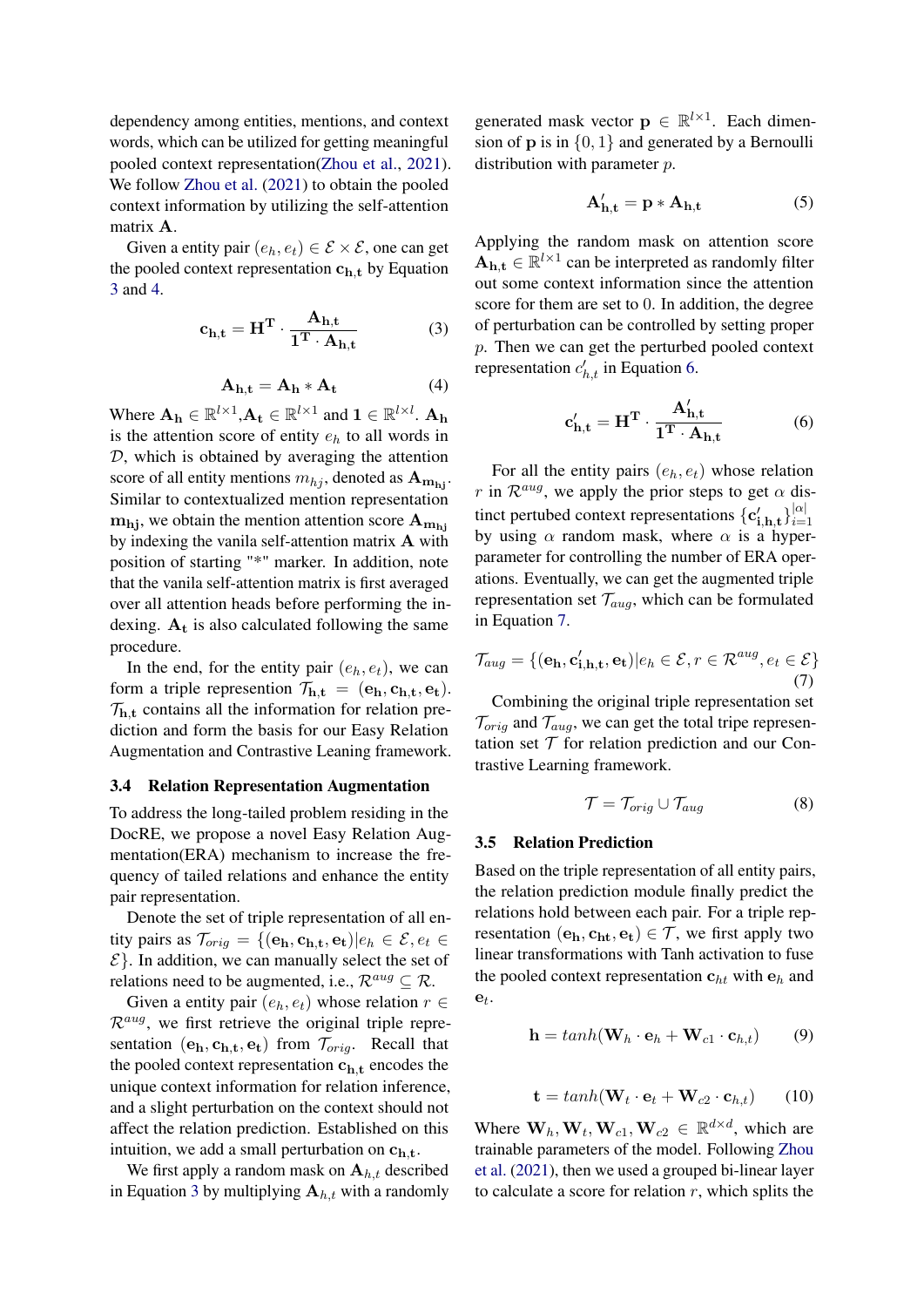vector representation to  $k$  groups and performs bilinear within group.

$$
score_r = \sum_{i=1}^{k} \mathbf{h}^{iT} \mathbf{W}_r^i \mathbf{t}^i
$$
 (11)

Where  $\mathbf{W}_r^i \in \mathbb{R}^{d/k \times d/k}$  is the bilinear parameter of group i. During training stage, we apply the adaptive thresholding loss [\(Zhou et al.,](#page-10-4) [2021\)](#page-10-4) to dynamically learn a threshold  $\theta_{h,t}$  for each entity pair by introducing a threshold class  $TH$ .

$$
\mathcal{L}_{h,t} = -\sum_{r \in \mathcal{P}_{h,t}} log \left[ \frac{exp(score_r)}{\sum_{r' \in \mathcal{P}_{h,t} \cup \{TH\}} exp(score_{r'})} \right] - log \left[ \frac{exp(score_{TH})}{\sum_{r' \in \mathcal{N}_{h,t} \cup \{TH\}} exp(score_{r'})} \right] \tag{12}
$$

 $P_{h,t} \subset \mathcal{R}$  is the set of all valid relations that hold between entity pair  $(e_h, e_t)$ , and it is empty when no relation hold between the pair. In addition,  $\mathcal{N}_{h,t} = \mathcal{R} - \mathcal{P}_{h,t}$ . In the inference stage, the threshold  $\theta$  for valid relation scores is set to score $_{TH}$ .

# 4 Contrastive Learning for relation pre-training

### 4.1 Overview

We propose a contrastive learning(CL) framework for unifying the augmented relation representations and improving the robustness of learned relation representations, especially for tailed relations. Specifically, we use the CL framework for pre-training on the distantly-supervised DocRE dataset[\(Yao et al.,](#page-10-0) [2019\)](#page-10-0), which is annotated by querying the knowledge graph but is noised. Considering that the model will be fine-tuned on the human-annotated dataset after the representation learning stage, the noise in the distantly supervised dataset is acceptable and correctable. *Nearc*<sub>r</sub> =  $\sum_{i=1}^{n} \text{ln}^{T} \mathbf{W}_{i}^{i} t^{i}$  (11)<br>
Where  $\mathbf{W}_{i}^{i} \in \mathbb{R}^{d/k \times k/2}$  is the bilinear parameter<br>
of group *i*. During training stage, we apply the<br>
dynamically learn a threshold  $b_{\ell k}$ , for each en

Under DocRE setting, we claim that the semantically-similar samples should be the entity pairs that have the same relation  $r$ , including both of the original pairs and augmented pairs by ERA. However, only a few entity pairs have the same relation within one document, especially for the tailed relation r.

Increasing the mini-batch size can partially mitigate the problem, but it requires large GPU memory for training which may not be accessible. Thus, we adapted the MOCO framework [\(He et al.,](#page-9-10) [2020\)](#page-9-10)

<span id="page-4-0"></span>

Figure 2: Overview of the proposed MoCo-DocRE framwork.

moCo-DocRE framework can conduct the CL without using large batch-size by keeping a relation representation queue  $Q_r$  holding q relation representations from the previous mini-batch for each relation  $r \in \mathcal{R}$ . This allows us to reuse the encoded positive and negative relation representations in prior mini-batches. We summarize our contrastive learning framework in Figure [2.](#page-4-0)

### 4.2 Anchor relation encoding

For document  $D$  in pre-training dataset, we first conduct the aforementioned document encoding, relation encoding and Easy Relation Augmentation(ERA) and obtain the triple representation set  $T$  of all entity pairs. For a triple representation  $(e_h, c_{h,t}, e_t) \in \mathcal{T}$ , we use two linear transformations to fuse the triple representation, which are same as Equation [9](#page-3-4) and [10.](#page-3-5) Next, we use a MLP layer with ReLU activation for final relation representation:

$$
\mathbf{x} = relu(\mathbf{W}_2(\mathbf{W}_1[\mathbf{h}:\mathbf{t}] + \mathbf{b}_1) + \mathbf{b}_2)
$$
 (13)

Where [:] denotes the vector concatenation operation,  $\mathbf{W}_1 \in \mathbb{R}^{2d \times d}$  and  $\mathbf{W}_2 \in \mathbb{R}^{d \times d_r}$  are trainable model parameters in pre-training stage, and  $d_r$  is the dimension of final relation representation  $x_{h,t}$ . After contrastive pre-training, the MLP layer will not be used for relation prediction in fine-tuning.

#### 4.3 MoCo-DocRE

To keep the consistency of relation representation in  $Q_r$ , we also use a momentum updated model to encode the positive and negative samples in contrastive learning[\(He et al.,](#page-9-10) [2020\)](#page-9-10). The original model  $M$  is updated via back-propagation, and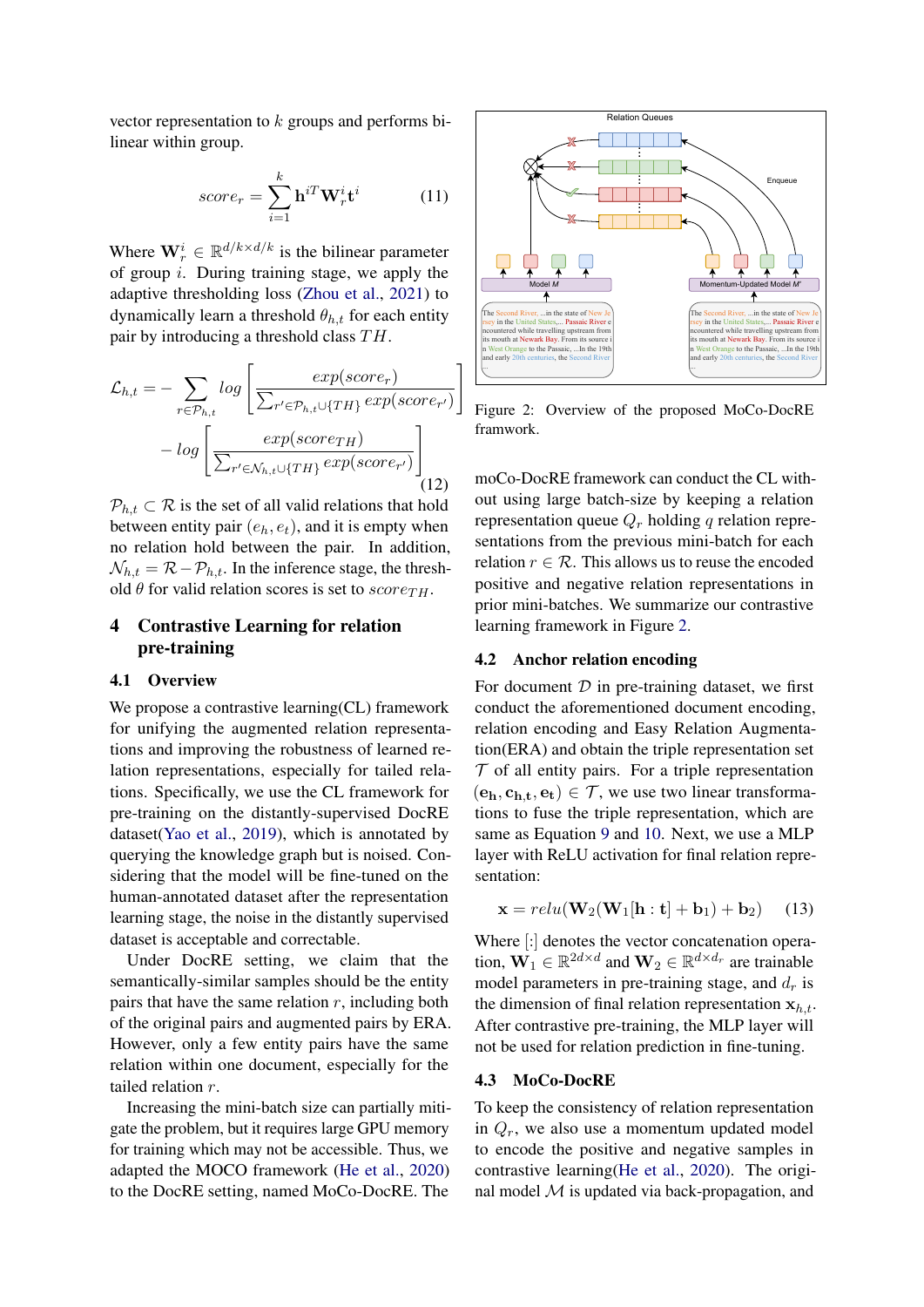the momentum-updated model  $\mathcal{M}'$  is updated by Equation [14.](#page-5-0)

<span id="page-5-0"></span>
$$
\mathcal{M}' = m \cdot \mathcal{M}' + (1 - m) \cdot \mathcal{M} \tag{14}
$$

Where  $m$  is the momentum hyper-parameter, which can control the evolving speed of  $M'$ . Next we feed the document  $D$  to  $\mathcal{M}'$  for  $\mathbf{x}'$  by following the same procedure as getting anchor relation representation **x**. Then we push  $\{x' | (e_h, c_{h,t}, e_t) \in \mathcal{T}'\}$  to  $|\mathcal{R}|$ relation representation queues according to their relation labels. If relation r holds between  $(e_h, e_t)$ , then  $x'$  will be pushed to  $Q_r$ . Eventually, we can get the set of positive and negative relation representations of x from queues, i.e,  $\mathcal{P} = \bigcup_{r \in \mathcal{P}_{h}} Q_r$ and  $\mathcal{N} = \bigcup_{r \in \mathcal{N}_{h,t}} Q_r$ .

For anchor relation representation x, now we can formalize the INFONCE loss [\(van den Oord](#page-9-11) [et al.,](#page-9-11) [2018\)](#page-9-11) under our MoCo-DocRE in Equation [15.](#page-5-1)

<span id="page-5-1"></span>
$$
\mathcal{L} = -\sum_{x^+ \in \mathcal{P}} \log \left[ \frac{e^{\mathbf{x}^T \mathbf{x}^+ / \tau}}{e^{\mathbf{x}^T \mathbf{x}^+ / \tau} + \sum_{x^- \in \mathcal{N}} e^{\mathbf{x}^T \mathbf{x}^- / \tau}} \right]
$$
(15)

Where  $\tau$  is the temperature hyperparameter. In addition  $x, x^+, x^-$  in Equation [15](#page-5-1) are *l2*-normalized.

### 5 Experiment

# 5.1 Experiment Setup and Dataset

Dataset: We evaluate the proposed ERA and contrastive learning framework on two popular DocRE datasets, DocRED[\(Yao et al.,](#page-10-0) [2019\)](#page-10-0) and HacRED[\(Cheng et al.,](#page-8-5) [2021\)](#page-8-5). DocRED contains 5053 English documents extracted from Wikipedia and 96 relations, which are human-annotated. Besides, DocRED also provide a distantly-supervised dataset with 101873 documents, and the relation of entitity pairs are annotated by querying Wikidata. HacRED is a human annotated Chinese dataset with 26 relations. Statistics of Datasets are listied on Table [2.](#page-6-0)

Implementation Details: We use the pre-trained BERT-base-cased[\(Devlin et al.,](#page-8-2) [2019\)](#page-8-2) as our backbone for DocRED dataset. All the hyperparameters are tuned on the development set. Specifically, we set the random mask probability  $p$  to 0.1 and the number of augmentation  $\alpha$  to 2. In addition, the number of grouped bilinear  $k$  is set to 64. The temperature parameter  $\tau$  is set to 0.5 and the size of  $Q_r$ , i.e., q is set to 500, and the momentum m is set to 0.99. The learning rate is set to  $1e - 5$  for pre-training on our CL framework. In the fine-tune

on human-annotated data, we set the learning rate to  $5e - 5$  for parameters of BERT and  $1e - 4$  for other parameters. We use AdamW[\(Loshchilov and](#page-9-16) [Hutter,](#page-9-16) [2019\)](#page-9-16) for optimization of all parameters and a linear-decayed scheduler with a warmup ratio 0.06. Gradients whose norm is larger than 1 are clipped. For HacRED dataset, we use XLM-Roberta-base[\(Conneau et al.,](#page-8-6) [2020\)](#page-8-6) as backbone. Under HacRED scenario, we set the random mask probability  $p$  to 0.05 and the number of augmentation  $\alpha$  to 3. All the other parameters are same as the DocRED scenario.

### 5.2 Evaluation Metric

DocRED benchmark provide two evaluation metrics, i.e.  $F_1$  Ign  $F_1$ .  $F_1$  is the minor  $F_1$  value for all predicted relations in test/development dataset, which can reflect the overall performance of DocRE. Compared to  $F_1$ , Ign  $F_1$  excludes the entity pairs which appear both on training and test/dev data. To demonstrate how ERA and contrastive learning can improve the performance of tailed relations, we propose to use the following evaluation metrics:

**Macro:** it computes the  $F_1$  value by first calculating  $F_1$  for each relation separately and then getting the average of all relation classes. Compared to minor  $F_1$ , macro  $F_1$  treat all relation classes equally,  $F_1$  of tailed relations will have equal impact compared to head relations.

### Macro@500,Macro@200,Macro@100:

Those metrics target at tailed relations whose frequency count in train dataset is less than 500,200,100 respectively. Values are computed by averaging the F1 value of the targeted relations.

#### 5.3 Main Results

We compare the proposed ERA and ERACL methods to graph-based and transformer-based models on the DocRED benchmark by using  $F_1$  and Ign  $F_1$  metrics on the dev/test dataset. Results are reported in Table [1.](#page-6-1) The proposed ERACL method, which first conducts contrastive learning under our MoCo-DocRE framework on the distantly supervised dataset and then conducts ERA fine-tuning on the training set, can achieve competing  $F_1$  and Ign  $F_1$  value, compared to state-of-art graph-based methods and transformer-based methods. Besides, compared to ATLOP[\(Zhou et al.,](#page-10-4) [2021\)](#page-10-4) which is the baseline of ERACL, ERACL can improve the minor  $F_1$  on the development set by 0.71 and ERA can improve the minor  $F_1$  by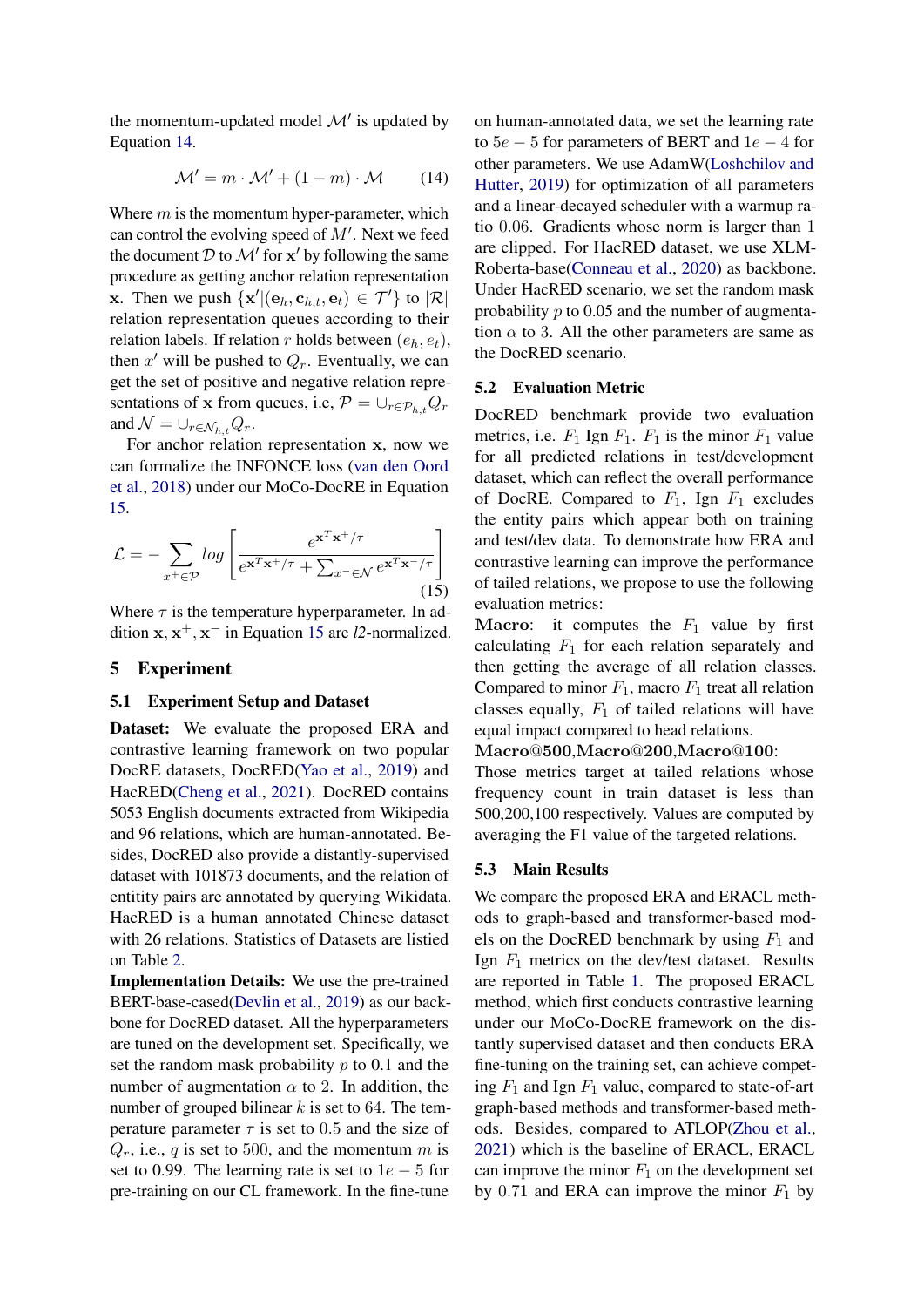<span id="page-6-1"></span>

|                                   | Dev              |                  | <b>Test</b> |       |
|-----------------------------------|------------------|------------------|-------------|-------|
| Model                             | Ign $F_1$        | $F_1$            | Ign $F_1$   | $F_1$ |
| Graph-based Methods               |                  |                  |             |       |
| GLRE(Wang et al., 2020)           |                  |                  | 55.40       | 57.40 |
| LSR(Nan et al., 2020)             | 52.43            | 59.00            | 56.96       | 59.05 |
| GAIN(Zeng et al., 2020)           | 59.14            | 61.22            | 59.00       | 61.24 |
| DRN $(Xu \text{ et al., } 2021b)$ | 59.33            | 61.39            | 59.15       | 61.37 |
| <b>Transformer-based Methods</b>  |                  |                  |             |       |
| SSAN(Xu et al., 2021a)            | 57.04            | 59.19            | 56.06       | 58.41 |
| ATLOP(Zhou et al., 2021)          | 59.22            | 61.09            | 59.31       | 61.30 |
| DocuNet(Zhang et al., 2021)       | 59.86            | 61.83            | 59.93       | 61.86 |
| AFLKD(Tan et al., 2022)           | 60.08            | 62.03            | 60.04       | 62.08 |
| Our Methods                       |                  |                  |             |       |
| ER A                              | $59.30 \pm 0.09$ | $61.30 \pm 0.08$ | 58.71       | 60.97 |
| <b>ERACL</b>                      | $59.72 \pm 0.19$ | $61.80 \pm 0.20$ | 59.08       | 61.36 |

Table 1: Overall DocRE performance evaluated on DocRED benchmark. We report the mean and standard deviation of 3 runs with different random seeds on the development set. The official test results are reported by the best checkpoint on the development set. Results of all other models are reported in their original paper and use BERT-base-cased as backbone encoder.

<span id="page-6-0"></span>

| <b>Statistics</b> | DocRED | HacRED |
|-------------------|--------|--------|
| # Train           | 3053   | 6231   |
| # Dev             | 1000   | 1500   |
| # Test            | 1000   | 1500   |
| # Relations       | 96     | 26     |

Table 2: Dataset Statistics of DocRED and HacRED

0.29, which demonstrate the effectiveness of the proposed ERA method and contrastive learning pretraining.

### 5.4 Results on tailed relation

To demonstrate the effectiveness of our ERA and ERACL on improving model performance on tailed relations, we evaluated ERA and ER-ACL using Macro, Macro@500, Macro@200, and Macro@100 metrics. Besides, we compare ERA and ERACL with three baseline methods which are used for addressing long-tailed distribution on DocRED. Text Random Deletion/Mask are commonly used data augmentation techniques for NLP tasks. We apply the Text Random Deletion and masking as data augmentation for documents which contain tailed relations. Adaptive Focal Loss proposed by [Tan et al.](#page-9-17) [\(2022\)](#page-9-17) is a adaptation of Focal Loss[\(Lin et al.,](#page-9-18) [2017\)](#page-9-18) on DocRE scenario. AFL proved to be effective on tail relations. We

implement those three methods based on ATLOP. Results are listed on Table [3.](#page-7-0) The proposed ERA and ERACL method can outperform those three baselines on tailed relations, which demonstrates the effectiveness and necessities of our ERA and ERACL for addressing the long-tailed distribution on DocRE scenario.

Moreover, the proposed ERA method can improve the Macro over ATLOP by 1.01, 1.01 on Macro@500, 1.69 on Macro@200, and 1.74 on Macro@100. We observe that the improvements are more significant on relations that appear less frequently. In addition, the proposed ERACL method can further gain improvements over ERA: 0.79 on Macro, 0.92 on Macro@500, 0.92 on Macro@200, 1.81 on Macro@100, which also show similar trends as ERA over ATLOP.

To better illustrate the performance gain on the tailed relations, we sort 96 relations according to their frequency count in the DocRED train set from high to low, then slice 96 relations to 10 relation clusters equally for more clear visualization. For each cluster, we calculate the cluster F1 by averaging the F1 of relation within the cluster. The results are demonstrated in Figure [3.](#page-7-1) We observe that the proposed ERA method gain improvements compared to ATLOP on relation clusters 4-10, which correspond to the tailed relation in DocRED, and also achieve competing performance on clusters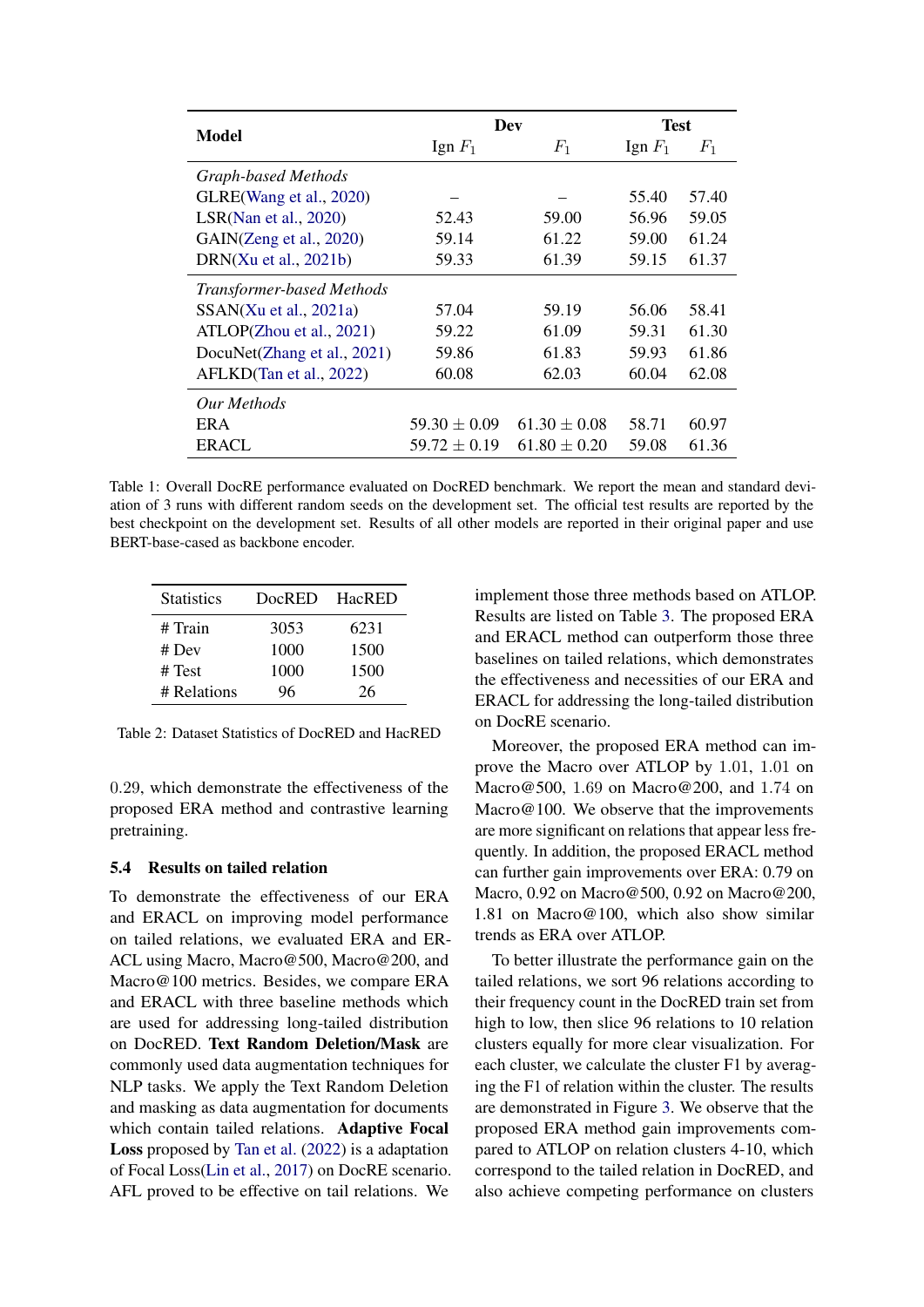<span id="page-7-0"></span>

| <b>Methods</b> | Macro | Macro@500 | Macro@200 | $\rm Macro@100$ |
|----------------|-------|-----------|-----------|-----------------|
| DocuNet        | 40.69 | 36.54     | 28.95     | 22.37           |
| <b>ATLOP</b>   | 39.54 | 35.20     | 26.82     | 18.76           |
| -Deletion      | 39.22 | 34.88     | 26.62     | 18.78           |
| $-Mask$        | 38.31 | 33.80     | 25.30     | 17.35           |
| $-AFL$         | 40.04 | 35.78     | 27.78     | 20.52           |
| ER A           | 40.55 | 36.21     | 28.51     | 20.50           |
| <b>ERACL</b>   | 41.34 | 37.13     | 29.43     | 22.31           |

<span id="page-7-3"></span>Table 3: Evaluation on tailed relations. All the results are averaged on 3 runs with different random seeds on development set. Relation labels of test set are not accessible, so the results on test set cannot be reported.

| <b>Methods</b> | F1.   |       | Macro Macro@500 Macro@200 Macro@100 |       |       |
|----------------|-------|-------|-------------------------------------|-------|-------|
| ERACL          | 61.80 | 41.34 | 37.13                               | 29.43 | 22.31 |
| $-ERA$         | 61.36 | 40.49 | 36.22                               | 28.61 | 21.52 |
| $-CI$ .        | 61.30 | 40.55 | 36.21                               | 28.51 | 20.50 |
| – both         | 60.97 | 39.54 | 35.20                               | 26.82 | 18.76 |

Table 4: Ablation Study on development set.

<span id="page-7-1"></span>

Figure 3: Comparison of F1 across 10 relation clusters. All results are averaged by 3 runs with different random seeds.

1-3, which correspond to the head relations. Those findings show that our ERA methods are effective for improving the DocRE performance on tailed relations while keeping the performance on head relations. In addition, similar performance gain is also achieved by the proposed ERACL method, and ERACL can further improve the tailed relations compared to ERA and achieve competing performance on head relations.

In addition, we conduct another set of experiments by manually reducing the percentage of training data in order to explore the performance of the proposed ERA methods and ERACL methods

under a limited-data scenario. The results are listed in Table [5.](#page-7-2) Compared to the setting that uses all of the train data, we observe that the performance gain of the proposed ERA and ERACL under 10% and 5% settings are more significant, which also indicate that the proposed ERA and ERACL can improve the DocRE performance by mitigating the long-tailed problem and are especially effective when training data is limited.

<span id="page-7-2"></span>

| Methods      | F1    | Macro | Macro@200 |
|--------------|-------|-------|-----------|
| 10%          |       |       |           |
| <b>ATLOP</b> | 51.92 | 23.68 | 7.97      |
| <b>ERA</b>   | 52.46 | 24.80 | 11.20     |
| <b>ERACL</b> | 53.73 | 27.88 | 14.89     |
| 5%           |       |       |           |
| <b>ATLOP</b> | 45.17 | 16.17 | 5.59      |
| ER A         | 47.18 | 17.27 | 6.22      |
| ERACL        | 49.40 | 23.47 | 11.84     |

Table 5: Results on the development set under the limited-data setting. 10% refers to only using 10% of training data, and 5% refers to only using 5% of training data. All results are reported by averaging 3 runs with different random seeds.

Besides, we also conduct experiments on HacRED to investigate whether our ERA can generalize well on other long-tailed DocRE datasets. Results are shown on Table [6.](#page-8-7) We observe that ERA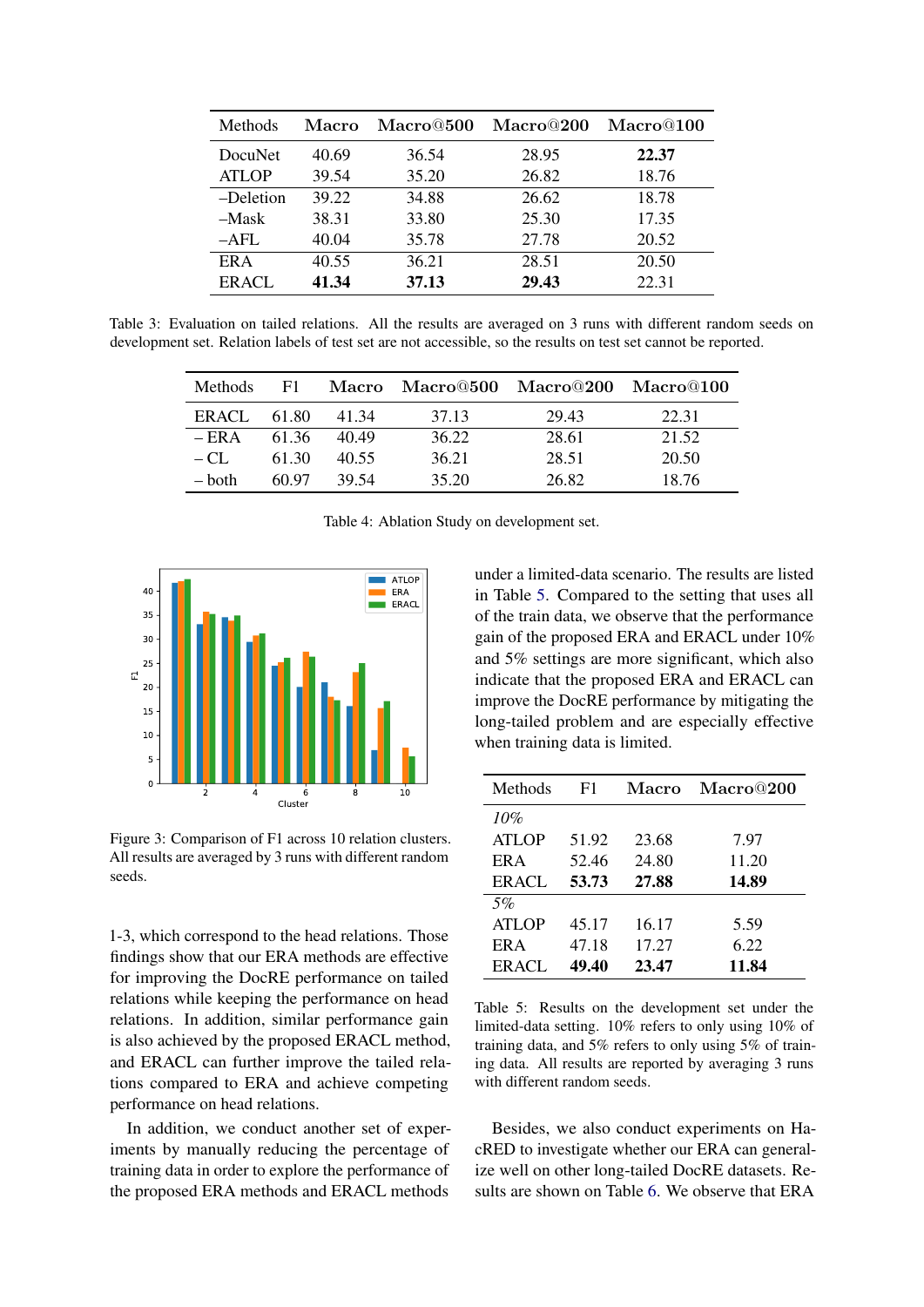<span id="page-8-7"></span>

| Methods | - F1  |       | Macro Macro@500 |
|---------|-------|-------|-----------------|
| ATLOP   | 77 84 | 70.99 | 55.11           |
| FR A    | 78.27 | 71.73 | 57.13           |

can still outperform the ATLOP on tailed relations.

Table 6: Results on HacRED. Since HacRED do not have distant-labeled data, we can only evaluate ERA on HacRED. ATLOP results are implemented by us. All experiments use XLM-Roberta-base as the backbone encoder.

#### 5.5 Ablation Study

To evaluate the contribution of the ERA and contrastive learning(CL) framework separately, we conduct an ablation study on the development set by reducing one component at a time. The results are shown in Table [4.](#page-7-3) All of the results are tuned on the development set for best performance.

Note that reducing ERA refers to turning off the relation representation augmentation operation described in Section [3.4](#page-3-6) and only keeping the original relation representations. In addition, reducing CL means without conducting contrastive learning on distantly supervised data. We observe that the ERA component and contrastive learning(CL) framework are almost equally important, which lead to 0.44 and 0.50 performance drop on F1 metric, 0.85 and 0.79 performance drop on Macro F1.

# 6 Conclusion

We propose a novel Easy Relation Augmentation(ERA) method for the Document-level Relation Extraction task, which improves the DocRE performance by addressing the long-tailed problem residing in DocRE by augmentation on relation representations. In addition, we propose a novel contrastive learning framework based on ERA, i.e., MoCo-DocRE, for unifying the augmented relation representations and improving the robustness of learned relation representations, especially for tailed relations. Experiments on the DocRED dataset demonstrate that the proposed ERA and ERACL can achieve competing performance compared to state-of-arts models, and we demonstrate that the performance gain of ERA and ERACL are mainly from the tailed relations.

Nonetheless, addressing the long-tailed problem is still challenging for DocRE. One limitation of our method is it still relies on large amount of annotated data to achieve overwhelming performance. We hope it can be mitigated in future research.

### References

- <span id="page-8-1"></span>Jianlong Chang, Jie Gu, Lingfeng Wang, GAOFENG MENG, SHIMING XIANG, and Chunhong Pan. 2018. [Structure-aware convolutional neural net](https://proceedings.neurips.cc/paper/2018/file/182be0c5cdcd5072bb1864cdee4d3d6e-Paper.pdf)[works.](https://proceedings.neurips.cc/paper/2018/file/182be0c5cdcd5072bb1864cdee4d3d6e-Paper.pdf) In *Advances in Neural Information Processing Systems*, volume 31. Curran Associates, Inc.
- <span id="page-8-3"></span>Ting Chen, Simon Kornblith, Mohammad Norouzi, and Geoffrey Hinton. 2020. [A simple framework](http://proceedings.mlr.press/v119/chen20j.html) [for contrastive learning of visual representations.](http://proceedings.mlr.press/v119/chen20j.html) In *Proceedings of the 37th International Conference on Machine Learning*, volume 119 of *Proceedings of Machine Learning Research*, pages 1597–1607. PMLR.
- <span id="page-8-5"></span>Qiao Cheng, Juntao Liu, Xiaoye Qu, Jin Zhao, Jiaqing Liang, Zhefeng Wang, Baoxing Huai, Nicholas Jing Yuan, and Yanghua Xiao. 2021. [HacRED: A large](https://doi.org/10.18653/v1/2021.findings-acl.249)[scale relation extraction dataset toward hard cases](https://doi.org/10.18653/v1/2021.findings-acl.249) [in practical applications.](https://doi.org/10.18653/v1/2021.findings-acl.249) In *Findings of the Association for Computational Linguistics: ACL-IJCNLP 2021*, pages 2819–2831, Online. Association for Computational Linguistics.
- <span id="page-8-0"></span>Fenia Christopoulou, Makoto Miwa, and Sophia Ananiadou. 2019. [Connecting the Dots: Document](https://doi.org/10.18653/v1/D19-1498)[level Neural Relation Extraction with Edge-oriented](https://doi.org/10.18653/v1/D19-1498) [Graphs.](https://doi.org/10.18653/v1/D19-1498) In *Proceedings of the 2019 Conference on Empirical Methods in Natural Language Processing and the 9th International Joint Conference on Natural Language Processing (EMNLP-IJCNLP)*, pages 4925–4936, Hong Kong, China. Association for Computational Linguistics.
- <span id="page-8-6"></span>Alexis Conneau, Kartikay Khandelwal, Naman Goyal, Vishrav Chaudhary, Guillaume Wenzek, Francisco Guzmán, Edouard Grave, Myle Ott, Luke Zettlemoyer, and Veselin Stoyanov. 2020. [Unsupervised](https://doi.org/10.18653/v1/2020.acl-main.747) [cross-lingual representation learning at scale.](https://doi.org/10.18653/v1/2020.acl-main.747) In *Proceedings of the 58th Annual Meeting of the Association for Computational Linguistics*, pages 8440– 8451, Online. Association for Computational Linguistics.
- <span id="page-8-2"></span>Jacob Devlin, Ming-Wei Chang, Kenton Lee, and Kristina Toutanova. 2019. [BERT: Pre-training of](https://doi.org/10.18653/v1/N19-1423) [deep bidirectional transformers for language under](https://doi.org/10.18653/v1/N19-1423)[standing.](https://doi.org/10.18653/v1/N19-1423) In *Proceedings of the 2019 Conference of the North American Chapter of the Association for Computational Linguistics: Human Language Technologies, Volume 1 (Long and Short Papers)*, pages 4171–4186, Minneapolis, Minnesota. Association for Computational Linguistics.
- <span id="page-8-4"></span>Hongchao Fang, Sicheng Wang, Meng Zhou, Jiayuan Ding, and Pengtao Xie. 2020. [CERT: Con](http://arxiv.org/abs/2005.12766)[trastive Self-supervised Learning for Language Un](http://arxiv.org/abs/2005.12766)[derstanding.](http://arxiv.org/abs/2005.12766) *arXiv:2005.12766 [cs, stat]*. ArXiv: 2005.12766.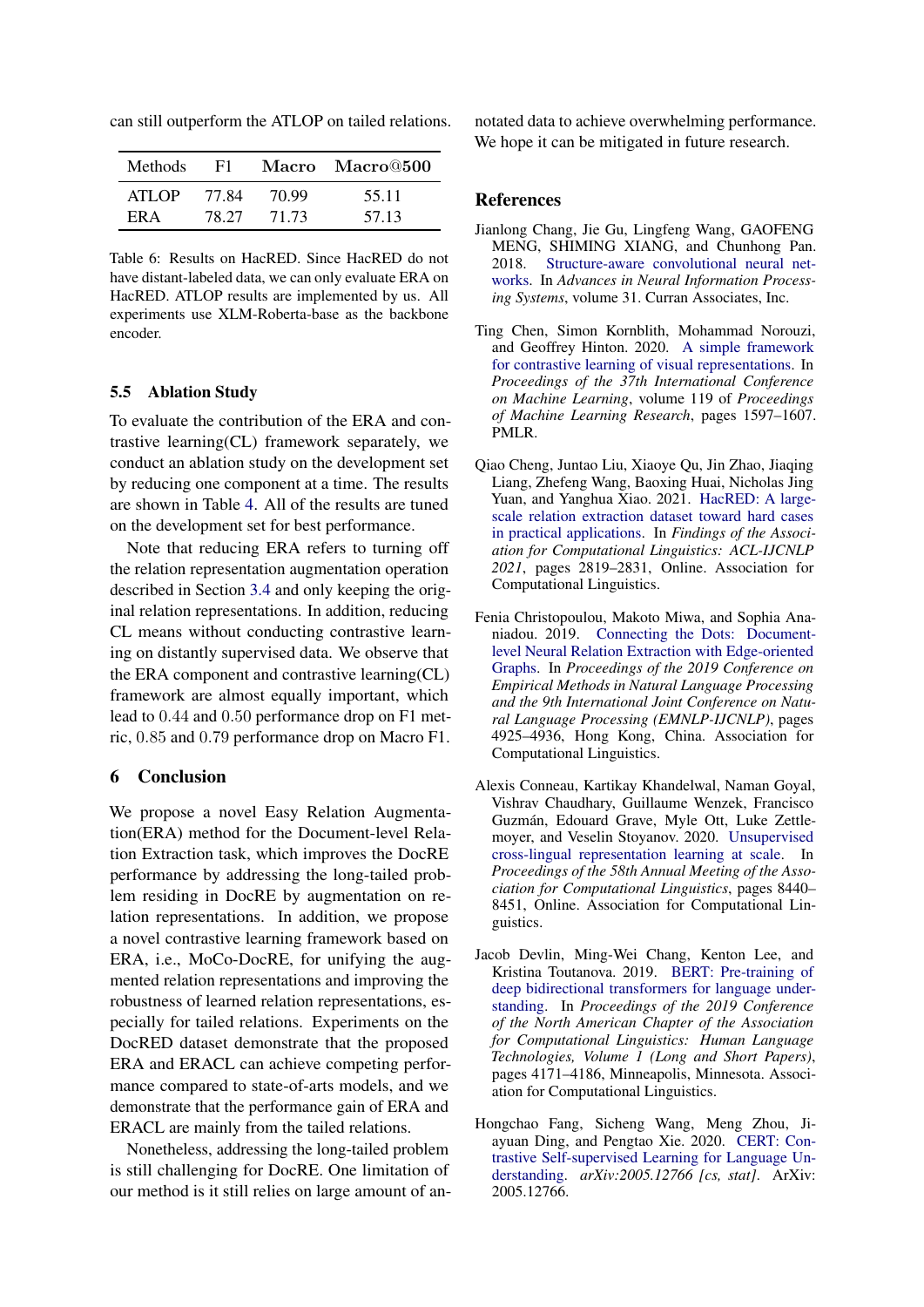- <span id="page-9-12"></span>Beliz Gunel, Jingfei Du, Alexis Conneau, and Veselin Stoyanov. 2021. [Supervised contrastive learning for](https://openreview.net/forum?id=cu7IUiOhujH) [pre-trained language model fine-tuning.](https://openreview.net/forum?id=cu7IUiOhujH) In *9th International Conference on Learning Representations, ICLR 2021, Virtual Event, Austria, May 3-7, 2021*. OpenReview.net.
- <span id="page-9-10"></span>Kaiming He, Haoqi Fan, Yuxin Wu, Saining Xie, and Ross Girshick. 2020. Momentum contrast for unsupervised visual representation learning. In *Proceedings of the IEEE/CVF Conference on Computer Vision and Pattern Recognition*, pages 9729–9738.
- <span id="page-9-15"></span>Robin Jia, Cliff Wong, and Hoifung Poon. 2019. [Document-level n-ary relation extraction with multi](https://doi.org/10.18653/v1/N19-1370)[scale representation learning.](https://doi.org/10.18653/v1/N19-1370) In *Proceedings of the 2019 Conference of the North American Chapter of the Association for Computational Linguistics: Human Language Technologies, Volume 1 (Long and Short Papers)*, pages 3693–3704, Minneapolis, Minnesota. Association for Computational Linguistics.
- <span id="page-9-5"></span>Thomas N. Kipf and Max Welling. 2017. [Semi](https://openreview.net/forum?id=SJU4ayYgl)[supervised classification with graph convolutional](https://openreview.net/forum?id=SJU4ayYgl) [networks.](https://openreview.net/forum?id=SJU4ayYgl) In *5th International Conference on Learning Representations, ICLR 2017, Toulon, France, April 24-26, 2017, Conference Track Proceedings*. OpenReview.net.
- <span id="page-9-4"></span>Bo Li, Wei Ye, Zhonghao Sheng, Rui Xie, Xiangyu Xi, and Shikun Zhang. 2020. [Graph Enhanced](https://doi.org/10.18653/v1/2020.coling-main.136) [Dual Attention Network for Document-Level Rela](https://doi.org/10.18653/v1/2020.coling-main.136)[tion Extraction.](https://doi.org/10.18653/v1/2020.coling-main.136) In *Proceedings of the 28th International Conference on Computational Linguistics*, pages 1551–1560, Barcelona, Spain (Online). International Committee on Computational Linguistics.
- <span id="page-9-18"></span>Tsung-Yi Lin, Priya Goyal, Ross Girshick, Kaiming He, and Piotr Dollar. 2017. Focal loss for dense object detection. In *Proceedings of the IEEE International Conference on Computer Vision (ICCV)*.
- <span id="page-9-9"></span>Yinhan Liu, Myle Ott, Naman Goyal, Jingfei Du, Mandar Joshi, Danqi Chen, Omer Levy, Mike Lewis, Luke Zettlemoyer, and Veselin Stoyanov. 2019. [Roberta: A robustly optimized BERT pretraining ap](http://arxiv.org/abs/1907.11692)[proach.](http://arxiv.org/abs/1907.11692) *CoRR*, abs/1907.11692.
- <span id="page-9-16"></span>Ilya Loshchilov and Frank Hutter. 2019. [Decou](https://openreview.net/forum?id=Bkg6RiCqY7)[pled weight decay regularization.](https://openreview.net/forum?id=Bkg6RiCqY7) In *7th International Conference on Learning Representations, ICLR 2019, New Orleans, LA, USA, May 6-9, 2019*. OpenReview.net.
- <span id="page-9-3"></span>Guoshun Nan, Zhijiang Guo, Ivan Sekulic, and Wei Lu. 2020. [Reasoning with Latent Structure Refine](https://doi.org/10.18653/v1/2020.acl-main.141)[ment for Document-Level Relation Extraction.](https://doi.org/10.18653/v1/2020.acl-main.141) In *Proceedings of the 58th Annual Meeting of the Association for Computational Linguistics*, pages 1546– 1557, Online. Association for Computational Linguistics.
- <span id="page-9-13"></span>Hao Peng, Tianyu Gao, Xu Han, Yankai Lin, Peng Li, Zhiyuan Liu, Maosong Sun, and Jie Zhou. 2020. [Learning from Context or Names? An Empirical](https://doi.org/10.18653/v1/2020.emnlp-main.298)

[Study on Neural Relation Extraction.](https://doi.org/10.18653/v1/2020.emnlp-main.298) In *Proceedings of the 2020 Conference on Empirical Methods in Natural Language Processing (EMNLP)*, pages 3661–3672, Online. Association for Computational Linguistics.

- <span id="page-9-14"></span>Yujia Qin, Yankai Lin, Ryuichi Takanobu, Zhiyuan Liu, Peng Li, Heng Ji, Minlie Huang, Maosong Sun, and Jie Zhou. 2021. [ERICA: Improving entity and re](https://doi.org/10.18653/v1/2021.acl-long.260)[lation understanding for pre-trained language mod](https://doi.org/10.18653/v1/2021.acl-long.260)[els via contrastive learning.](https://doi.org/10.18653/v1/2021.acl-long.260) In *Proceedings of the 59th Annual Meeting of the Association for Computational Linguistics and the 11th International Joint Conference on Natural Language Processing (Volume 1: Long Papers)*, pages 3350–3363, Online. Association for Computational Linguistics.
- <span id="page-9-1"></span>Sunil Kumar Sahu, Fenia Christopoulou, Makoto Miwa, and Sophia Ananiadou. 2019. [Inter-sentence](https://doi.org/10.18653/v1/P19-1423) [Relation Extraction with Document-level Graph](https://doi.org/10.18653/v1/P19-1423) [Convolutional Neural Network.](https://doi.org/10.18653/v1/P19-1423) In *Proceedings of the 57th Annual Meeting of the Association for Computational Linguistics*, pages 4309–4316, Florence, Italy. Association for Computational Linguistics.
- <span id="page-9-17"></span>Qingyu Tan, Ruidan He, Lidong Bing, and Hwee Tou Ng. 2022. [Document-level relation extraction with](https://aclanthology.org/2022.findings-acl.132) [adaptive focal loss and knowledge distillation.](https://aclanthology.org/2022.findings-acl.132) In *Findings of the Association for Computational Linguistics: ACL 2022*, pages 1672–1681, Dublin, Ireland. Association for Computational Linguistics.
- <span id="page-9-11"></span>Aäron van den Oord, Yazhe Li, and Oriol Vinyals. 2018. [Representation learning with contrastive pre](http://arxiv.org/abs/1807.03748)[dictive coding.](http://arxiv.org/abs/1807.03748) *CoRR*, abs/1807.03748.
- <span id="page-9-2"></span>Difeng Wang, Wei Hu, Ermei Cao, and Weijian Sun. 2020. [Global-to-Local Neural Networks for](https://doi.org/10.18653/v1/2020.emnlp-main.303) [Document-Level Relation Extraction.](https://doi.org/10.18653/v1/2020.emnlp-main.303) In *Proceedings of the 2020 Conference on Empirical Methods in Natural Language Processing (EMNLP)*, pages 3711–3721, Online. Association for Computational Linguistics.
- <span id="page-9-7"></span>Hong Wang, Christfried Focke, Rob Sylvester, Nilesh Mishra, and William Wang. 2019. [Fine-tune Bert for](http://arxiv.org/abs/1909.11898) [DocRED with Two-step Process.](http://arxiv.org/abs/1909.11898) *arXiv:1909.11898 [cs]*. ArXiv: 1909.11898.
- <span id="page-9-0"></span>Jason Wei and Kai Zou. 2019. [EDA: Easy data aug](https://doi.org/10.18653/v1/D19-1670)[mentation techniques for boosting performance on](https://doi.org/10.18653/v1/D19-1670) [text classification tasks.](https://doi.org/10.18653/v1/D19-1670) In *Proceedings of the 2019 Conference on Empirical Methods in Natural Language Processing and the 9th International Joint Conference on Natural Language Processing (EMNLP-IJCNLP)*, pages 6382–6388, Hong Kong, China. Association for Computational Linguistics.
- <span id="page-9-6"></span>Lingfei Wu, Yu Chen, Kai Shen, Xiaojie Guo, Hanning Gao, Shucheng Li, Jian Pei, and Bo Long. 2021. Graph neural networks for natural language processing: A survey. *arXiv preprint arXiv:2106.06090*.
- <span id="page-9-8"></span>Benfeng Xu, Quan Wang, Yajuan Lyu, Yong Zhu, and Zhendong Mao. 2021a. [Entity structure within and](https://ojs.aaai.org/index.php/AAAI/article/view/17665)